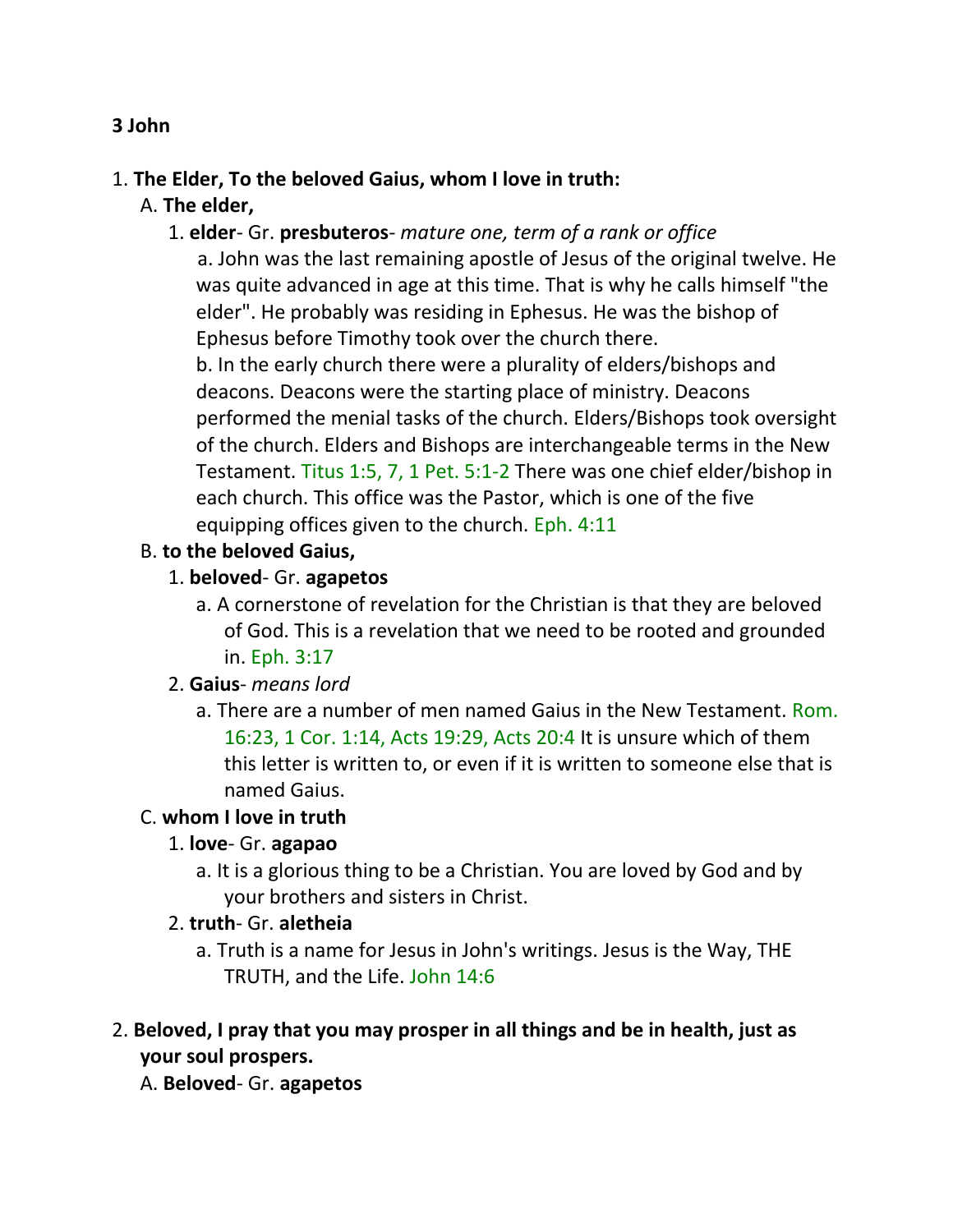- 1. This term is repeated! Oh, how we need to get this revelation rooted and grounded in us. Repeat often that you are God's beloved! John learned this secret and practiced it!
- B. **I pray that you may prosper in all things and be in health,**
	- 1. **pray** Gr. **euchomai-** *to wish, to pray, to pray for*
		- a. This Greek word has the idea of a desire or wish for something that is not definite or of a given outcome.
		- b. Each person has a part to play for this wish or desire to come true. We must allow our souls to prosper!
	- 2. **prosper** Gr. **euodoo** *to grant a prosperous and expeditious journey, to lead by a direct and easy way, to grant a successful issue, to cause to prosper, be successful.*
		- a. God wants us to have a successful and prosperous journey through life in all things! This is not the way religion has painted God over the years. Religion teaches that God wants us to just have the bare necessities in life and that anything beyond that is evil and wrong. That is so far from the case.
		- b. God has given us all things richly to enjoy! 1 Tim. 6:17 That is the true nature of God! Not only does God want us to have all things, but also to enjoy them! God just does not want us to be covetous or treat things as idols. To keep from doing this we need to always put relationships before money and things. If we keep our relationship with God and others first before possessions we will keep our heart free from covetousness and idolatry.

# 3. **in all things**

- a. Here we see that prosperity is not just in finances. We can prosper in all things.
- 4. **health** Gr. **huigiano** *To be sound, to be well, to be in good health* We get our English word hygiene from this word.

# C. **just as your soul prospers**

- 1. **just as** Gr. **kathos** *even as, in proportion as, in the degree that, after that*
	- a. Our prosperity and health are directly tied to, are in proportion to, are in the same degree as, and occurs after our soul prospers!
- 2. **soul-** Gr. **psuche** *mind, will, and emotions*
- 3. **prospers** Gr. **euodoo** *to grant a prosperous and expeditious journey, to lead by a direct and easy way, to grant a successful issue, to cause to*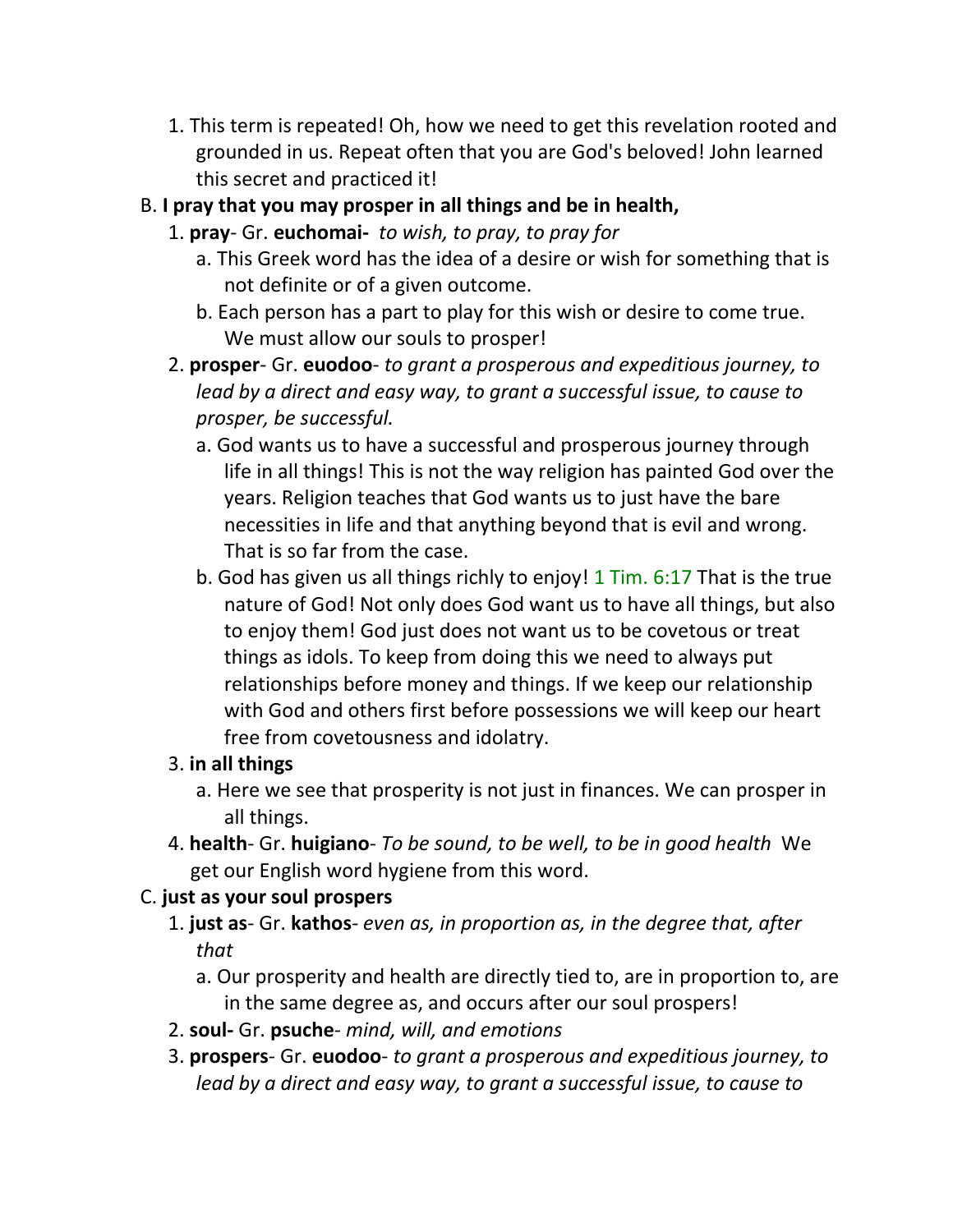*prosper, be successful.*

- a. You can only have a prosperous and successful journey in life when you soul enjoys a prosperous and successful journey in life.
- b. Your soul can only prosper and be successful when it is aligned to the Word of God and your reborn spirit. We need to have our mind renewed by the Word of God and have our soul healed and restored by the ministry of the Holy Spirit. Ps. 23:3 There are things that keep a soul from being prosperous and successful. An unhealthy soul will find manifestation in our health and finances.
- c. The condition of the heart determines the condition of our health and finances. Prov. 14:30, Prov. 17:22
- 3. **For I rejoiced greatly when brethren came and testified of the truth** *that is* **in you, just as you walk in the truth.**
	- A. **For I rejoiced greatly when brethren came and testified of the truth that is in you,**
		- 1. **rejoiced** Gr. **chairo**
			- a. Parents rejoice when their children are walking in a right and good way.
		- 2. **greatly** Gr. **lian**
		- 3. **brethren** Gr. **adelphos** *sharing the same womb*
		- 4. **testified** Gr. **martureo**
		- 5. **truth** Gr. **aletheia**
			- a. Another name for Jesus.

6. **in you**

# B. **just as you walk in the truth**

- 1. **just as** Gr. **kathos**
- 2. **walk-** Gr. **peripateo**
- 3. **the truth**
	- a. The truth must be in you before you can walk in truth. You must be born again and have Christ in you before you can walk in truth.
	- b. God is truth. God is love. God is light. God is life. All of these terms can by mathematical rule be interchangeable with one another. If God is truth and God is love, then it must be that truth is love and love is truth.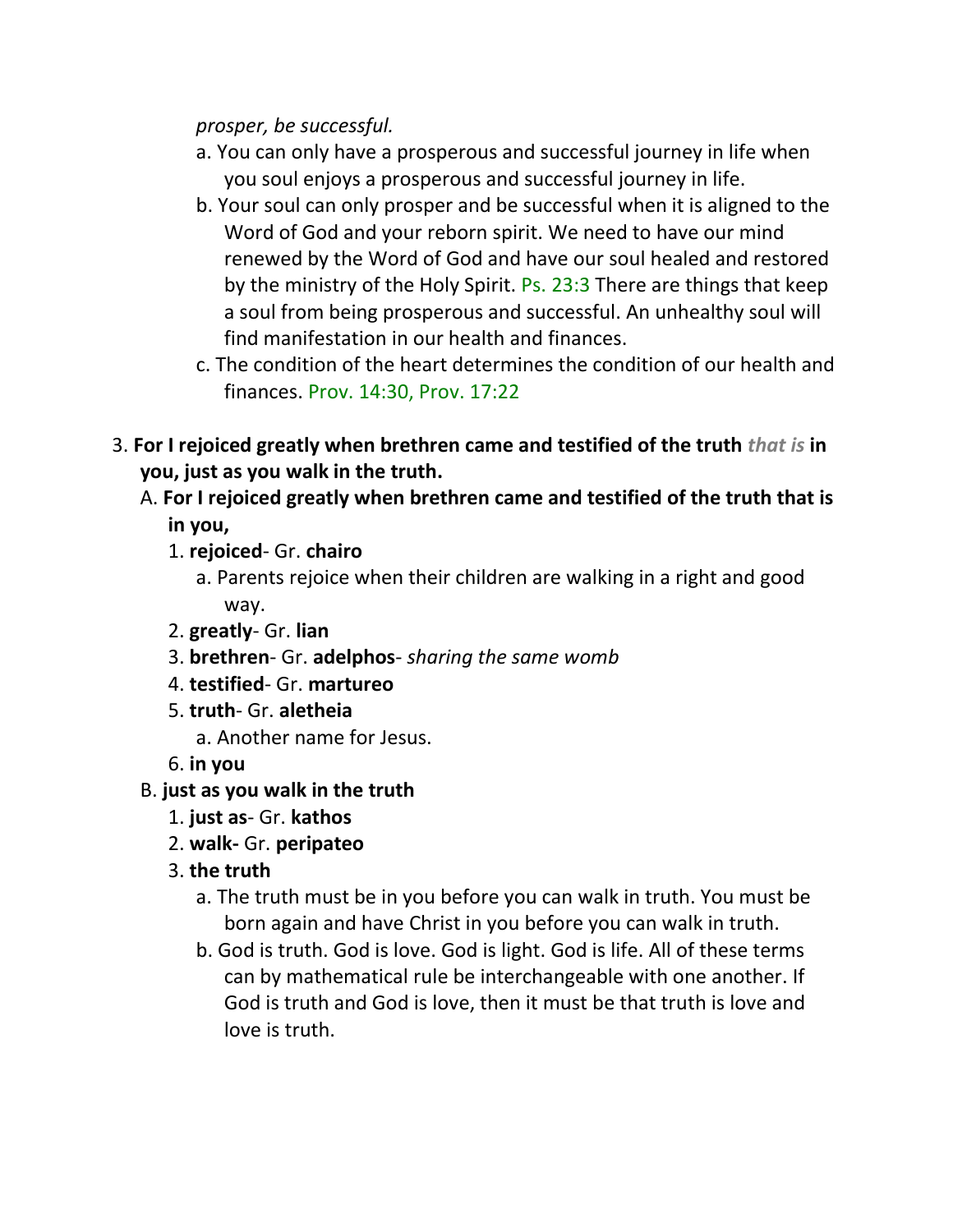# 4. **I have no greater joy than to hear that my children walk in truth.**

# A. **greater joy**- Gr. **chara**

1. Parents and grandparents can attest to this.

# B. **hear**- Gr. **akouo**

1. Your children may not be with you, but God is with them!

# C. **children**- Gr. **teknon**

- 1. These were not the natural children of John. They were spiritual children. He was a father in the faith to them. There are many teachers in the body of Christ, but not many fathers. 1 Cor. 4:15
- 2. When I went to Rhema, the students called Kenneth Hagin- "Dad Hagin".
- 3. A spiritual father provides an example of Christian living, discipline, and most of all love and encouragement.

# D. **walk**- Gr. **peripateo**

1. All Christians are in the truth, but not all are walking in the truth- Christ.

# E. **truth**- Gr. **aletheia**

1. Again, another name for Christ.

# 5. **Beloved, you do faithfully whatever you do for the brethren and for strangers,**

# A. **Beloved**- Gr. **agapetos**

1. John repeats this for the third time to Gaius. What a wonderful thing to hear over and over and over from your spiritual father!

# B. **you do faithfully whatever you do for the brethren and for strangers**

# 1. **do**- Gr. **poieo**

a. For those who are in the middle of the grace movement, do forget to do faithfully whatever you do for the brethren and strangers. Grace is empowerment to serve others. 1 Pet. 4:10

# 2. **faithfully**- Gr. **pistos**

- a. Faithfulness comes from being full of faith. The most faithful are those who are full of faith.
- b. We need consistency in the Christian life. This is a hallmark of maturity. We need to maintain good works. Titus 3:8, 14

# 3. **whatever you do**- Gr. **hos ean ergazomai**

a. Whatever you do in word or deed, do all in the name of Jesus, giving thanks to God by Him. Col. 3:17

# 4. **brethren**- Gr. **adelphos-** *Sharing the same womb*

a. Those in the church congregation.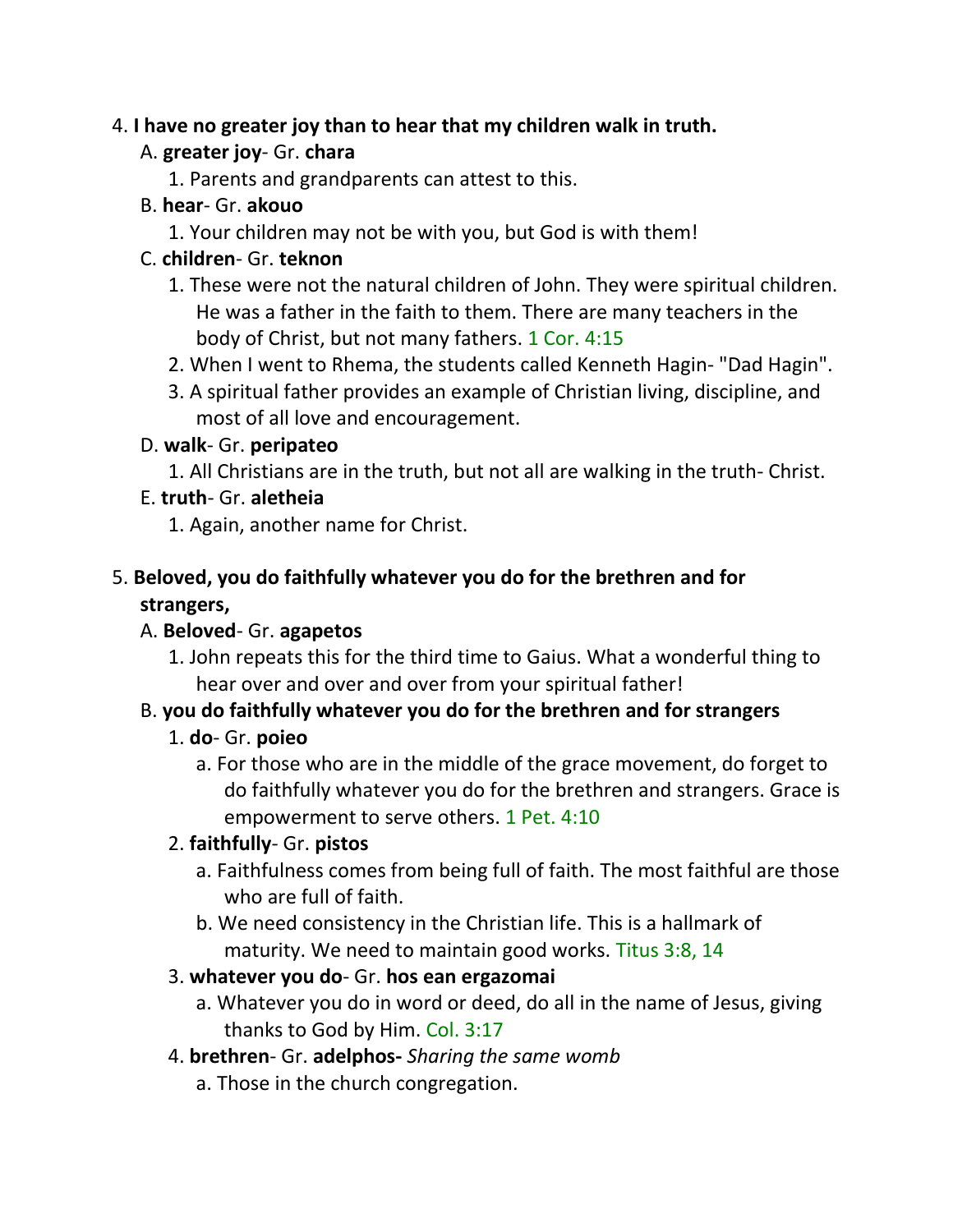#### 5. **strangers**- Gr. **xenos**

- a. This is speaking in context more of those from other Christian churches traveling to them, than those off the streets.
- 6. **who have borne witness of your love before the church.** *If* **you send them forward on their journey in a manner worthy of God, you will do well,**  A. **who have borne witness of your love before the church.**

# 1. **borne witness**- Gr. **martureo**

- 2. **love** Gr. **agape**
- 3. **before the church** Gr. **enopion ekklesia**
	- a. It is important to do good works to others for their benefit, but it also is an example for the church to see. This will spur them to good works. Heb. 10:24

# B. **If you send them forward on their journey in a manner worthy of God,**

# 1. **send forward journey**- Gr. **propempo**

- a. These are the traveling Christian travelers and ministers mentioned in the previous verse.
- b. This implies with finances and material goods for their provisions.

# 2. **manner worthy of God**- Gr. **theos axios**

- a. This means that we ought to treat guest ministers and Christians as we would God if he visited. Every traveling minister says AMEN! However, some churches don't even treat God very well, so that would not help!
- b. If any receives someone Jesus sends, they receive Christ, and those who receive Christ, receives God. John 13:20

# C. **you will do well**

# 1. **do well**- **poieo kalos**

a. It is a beautiful thing to God to take care of his ministers.

# 7. **because they went forth for His name's sake, taking nothing from the Gentiles.**

# A. **because they went forth for His name's sake,**

- 1. **went forth** Gr. **exerchomai** *to go out*
	- a. They went out of their local church into the world to minister. That is our call!

# 2. **His name's sake**- Gr. **huper autos onoma**

a. To go in someone's name, is as that person goes himself. When we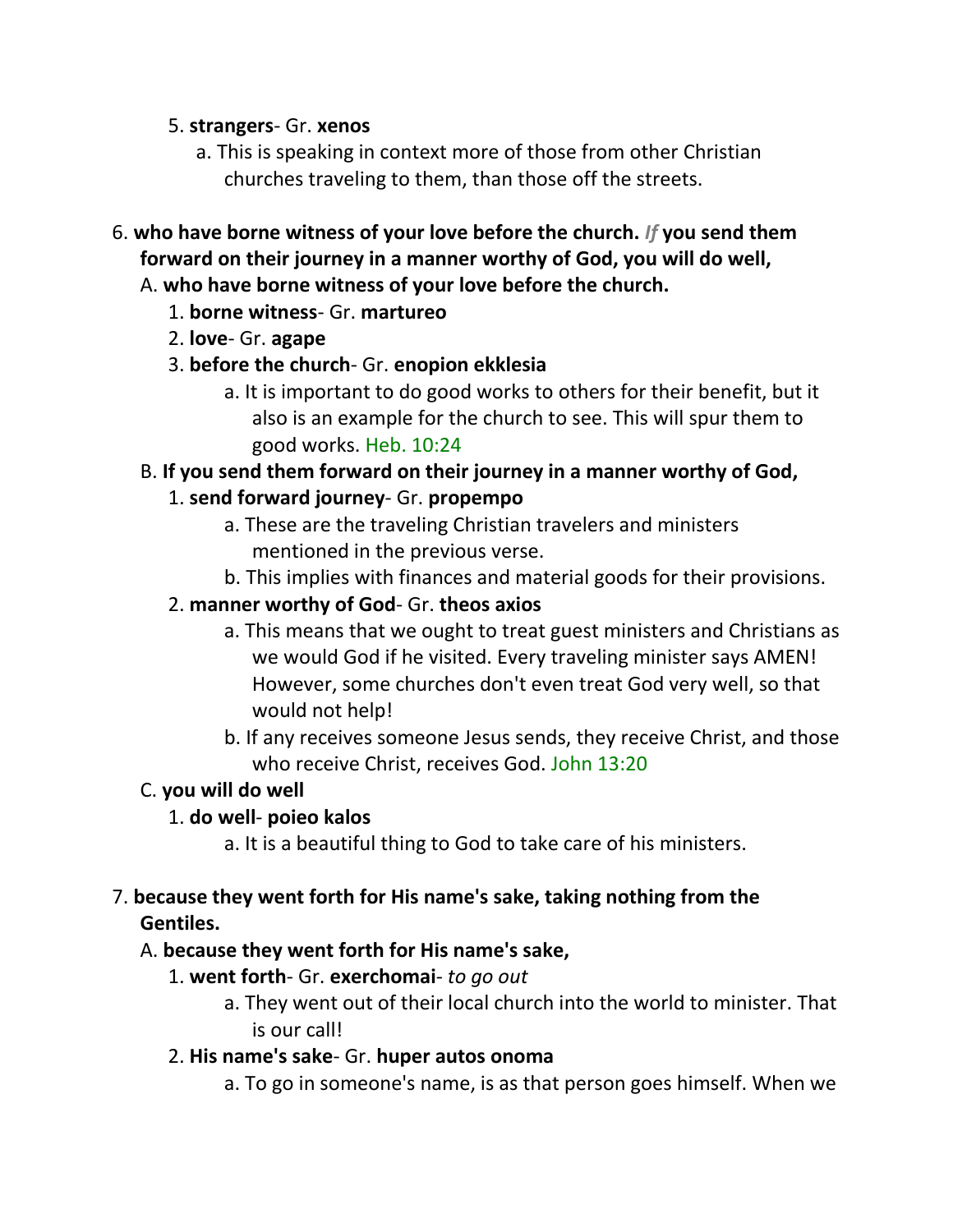go out and share or minister in Jesus' name, it is Jesus going. His presence and power is found in His name. Speak the name of Jesus and He is there to be Jesus in that moment!

# B. **take nothing from the Gentiles**

- 1. **take nothing** Gr. **lambano medeis** *to receive not one thing*
	- a. The gospel should be free for those to whom we are ministering to. However, getting the gospel to people is not free. Christians should be giving and supporting the proclamation of the gospel.
	- b. Billy Graham made it a rule that he would never take up an offering at his crusades. He wanted the gospel to be free to those who he preached to. However, he had many Christian partners that helped fund the crusades.
	- c. Paul did not take money from the churches he ministered to. He received finances from partners that funded his ministry endeavors. 1Co 9:18; 2Co 11:7-9 This was Paul's own decision. It was not mandated in scripture. Paul did not want to be blamed for being covetous. If Paul went to so great lengths, I think we can do a better job of this. We are perfectly right to have many possessions and live in grandeur, but I choose not to take this right if it causes an unbeliever to be offended. I am not going to live in poverty, but I am not going to live in opulence because it is gives much occasion for the accusation of covetousness and improper motives. I have an eternity to live in opulence! I have a job to do down here however. I want to take away as many obstacles from others receiving the gospel as possible.
	- d. It is not wrong to take up an offering at a church you are ministering at, but it is best not to take up offerings from unbelievers you are sharing the gospel with.
- 2. **Gentiles** Gr. **ethnos** *ethnic people; unbelievers*
	- a. We are not to take from unbelievers. We are to freely give to them.
- 8. **We therefore ought to receive such, that we may become fellow workers for the truth.**

# A. **We therefore ought to receive such,**

- 1. **ought** Gr. **opheilo**
	- a. We need to receive ministers in a godly way. We ought to do this.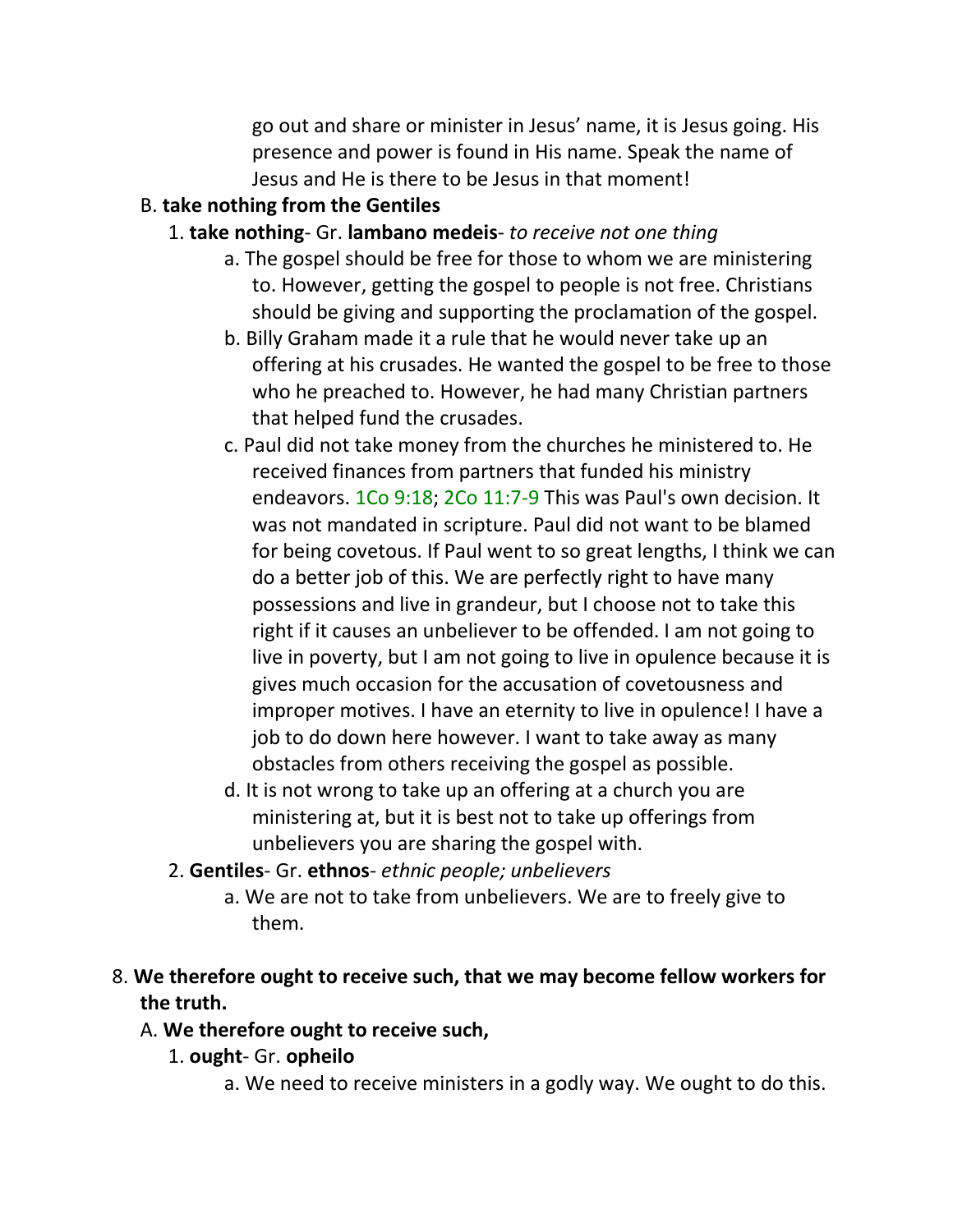Some grace teachers say we should never do anything that we "ought" to do and that grace removes the "oughts" out of the Christian life. However, the scriptures teach that we ought to do many things. Rom. 8:26, Rom. 15:1, 1 Cor. 8:2, 2 Cor. 2:7, Eph. 5:28, Eph. 6:20, Col. 4:4, Col. 4:6, 1 Thess. 4:1, 2 Thess. 3:7, 1 Tim. 5:13, Heb. 2:1, Heb. 5:12 Some don't let the Bible stand in the way of what the preach!

- 2. **receive** Gr. **apolambano**
- B. **that we may become fellow workers for the truth.**
	- 1. **become** Gr. **ginomai**
	- 2. **fellow workers-** Gr. **sunergos**
		- a. We partner with those who we give finances to. We are not called to *support* ministers. We are called to *partner* with them.
		- b. Fellow workers is a term used in the NT. 1Co 3:5-9, 1Co 16:10-11; 2Co 6:1, 2Co 8:23; Phi 4:3; Col 4:11; 1Th 3:2; Phm 1:2, Phm 1:24 Grace teachers listen up! There is to be work done in the kingdom. It is not all rest!

# 3. **truth**

- a. A name for Jesus.
- 9. **I wrote to the church, but Diotrephes, who loves to have the preeminence among them, does not receive us.** 
	- A. **I wrote to the church,**
		- 1. **wrote** Gr. **grapho**
		- 2. **church** Gr. **ekklesia**
	- B. **but Diotrephes,**
		- 1. **Diotrephes** *nourished by Jupiter*
			- a. We do not know if this was the pastor of the church, or an elder in the church. He might have been the head of the demon board!

# C. **who loves to have the preeminence among them,**

- 1. **loves to have the preeminence** Gr. **philoproteuo**
	- a. This is opposite of the injunction Paul laid out in Philippians 2:3- Esteem others better [holding a higher position] than you.
	- b. This was borne out of insecurity and a lack of the understanding of his identity through gospel.
- 2. **among them**
- D. **does not receive us**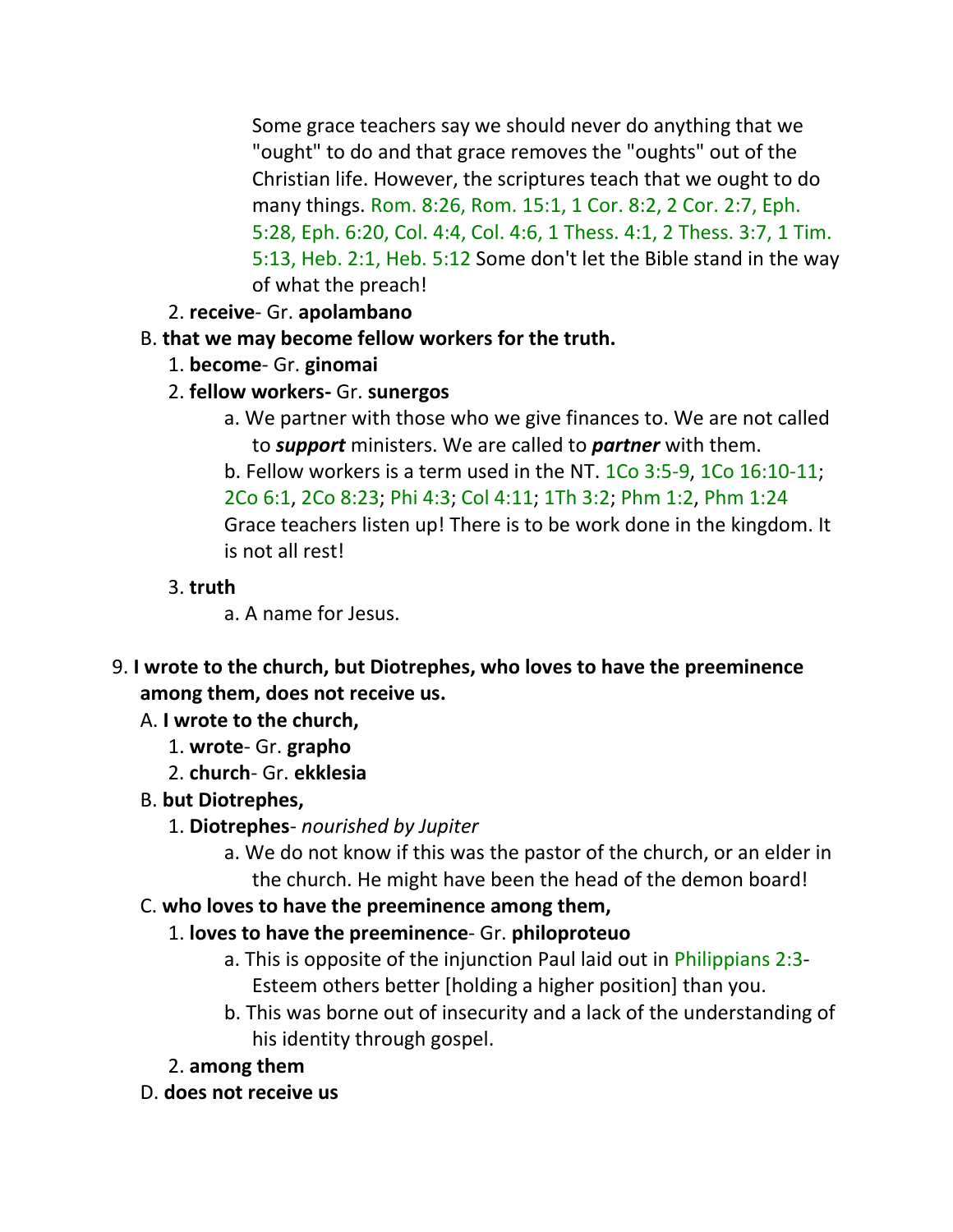#### 1. **receive**- Gr. **epidechomai**

- a. Pride always produces separation and rejection of others.
- b. We are to embrace and receive all the saints. Heb. 13:24, Rom. 15:7
- 10. **Therefore, if I come, I will call to mind his deeds which he does, prating against us with malicious words. And not content with that, he himself does not receive the brethren, and forbids those who wish to, putting** *them* **out of the church.**
	- A. **Therefore,**
	- B. **if I come,**
	- C. **I will call to mind this deeds which he does,**
		- 1. **call to mind** Gr. **hupomimnesko** *to recall to mind something that was buried*
			- a. This is a great leadership secret. John is saying that if he came he would unbury the memory of what Diothrophes has done. Until then, he chose not to dwell on the offense or let it take root into bitterness.
			- b. John would bring it back up in order to deal with it for the good of all, not to nurse an old wound or get back at him.
		- 2. **deeds** Gr. **ergon**
		- 3. **does** Gr. **poieo**
	- D. **prating against us with malicious words,**
		- 1. **prating against** Gr. **phluareo** *to utter nonsense, talk idly, prate, to bring forward idle accusations, make empty charges, to accuse one falsely with malicious words*
		- 2. **malicious** Gr. **poneros** *evil that is hurtful*
			- a. Speaking lies about people is a hurtful evil.
		- 3. **words** Gr. **logos**
	- E. **And not being content with that,**
		- 1. **content-** Gr. **arkeo**
			- a. Satan is not content with being evil. He wants to hurt as many people as he can and lead as many people as possible into evil.
	- F. **he himself does not receive the brethren,**
		- 1. **receive** Gr. **epidechomai**
		- 2. **brethren** Gr. **adelphos**
	- G. **and forbids those who wish to,**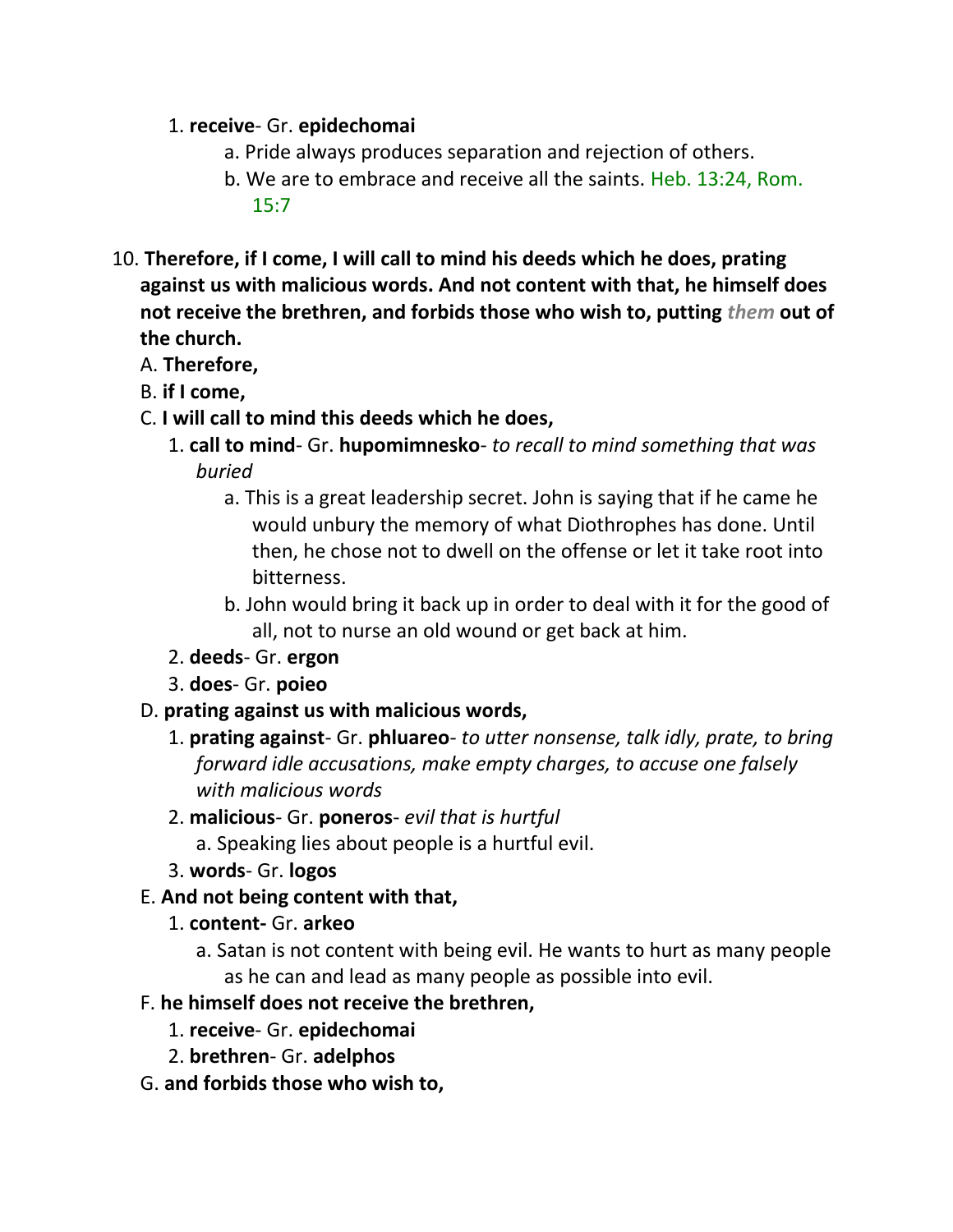- 1. **forbids** Gr. **koluo** *hinder, prevent, deny*
- H. **putting them out of the church**
	- 1. **putting them out-** Gr. **ekballo-** *to throw or cast out*
		- a. Getting the left foot of fellowship for doing and believing right isn't anything new. It started early on in church history!
		- b. Don't worry about getting kicked out of a church for right doing and believing because you are getting kicked out where Jesus is!
	- 2. **church** Gr. **ekklesia** *called out ones*
		- a. Sometimes the called out ones are called out of their local church where Jesus is, because He has been trying to get in the church for years!
- 11. **Beloved, do not imitate what is evil, but what is good. He who does good is of God, but he who does evil has not seen God.** A. **Beloved**- Gr. **agapetos**
	- 1. This is the fourth time John calls Gaius beloved. We need to have this become the fabric of our heart.
	- B. **do not imitate what is evil,**
		- 1. **imitate-** Gr. **mimeomai-** *to mimic, copy, immulate*
			- a. Children learn my imitation. It is important who they imitate however. John did not want them to imitate Diotrophes. He wanted them to imitate him and his love.
		- 2. **evil** Gr. **kakos** *moral bad*
	- C. **but what is good.**
		- 1. **good-** Gr. **agathos** *divine good*
	- D. **He who does good is of God,**
		- 1. **does good** Gr. **agathopoieo**
			- a. The fountain head of doing good is believing upon Christ and His sacrifice. Abel is the example John uses in 1 John of one that practiced righteousness. 1 John 3:12 Righteousness is always connected with faith.
			- b. Abel is an example of one that practiced righteousness. All we see that Abel did was offer up the first of the flocks and their fat to God. He offered a blood sacrifice. This is seen as practicing righteousness.
			- c. Some asked Jesus what they must do to work the works of God. He told them that the work of God is to believe upon Him who He sent. John 6:29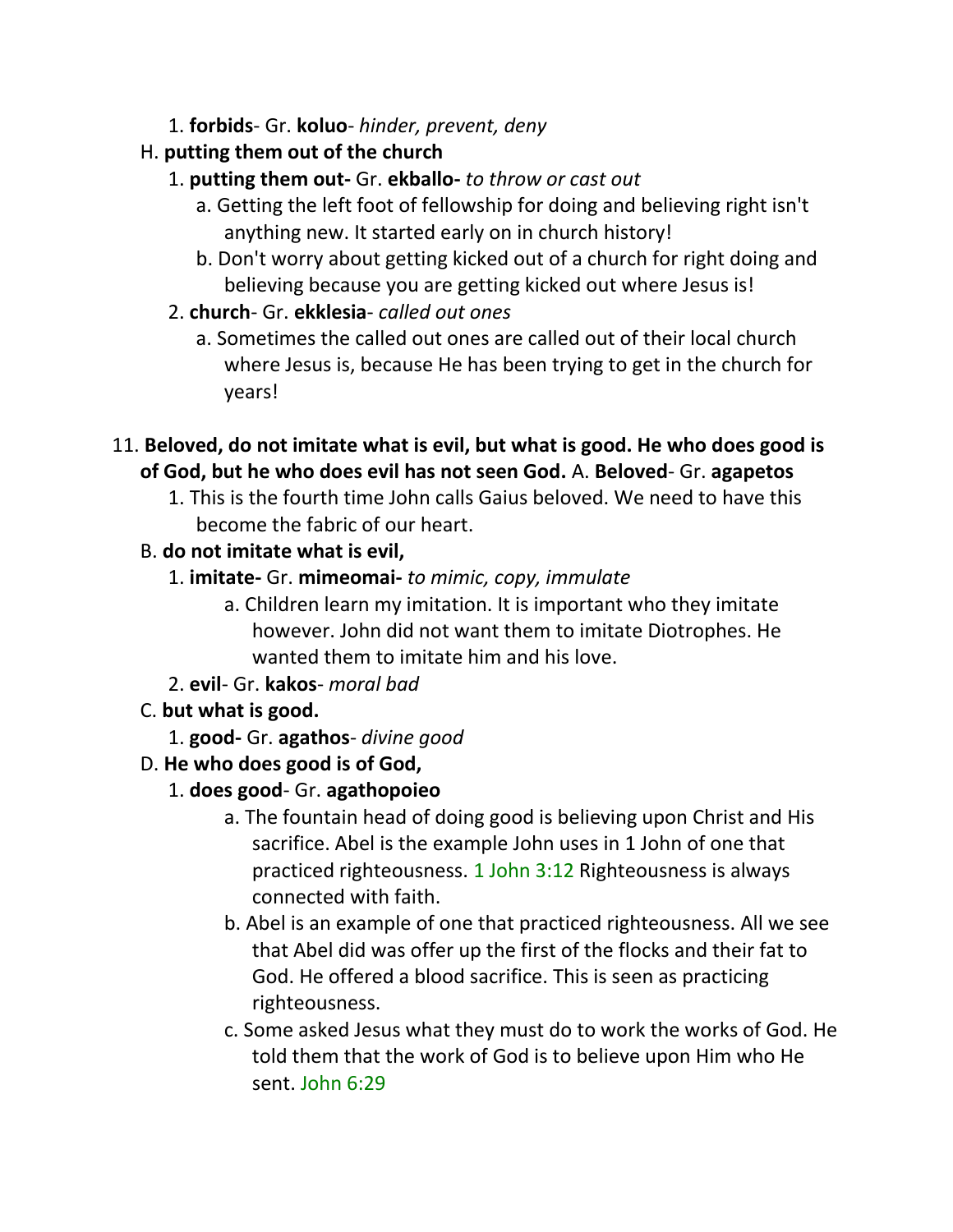### E. **but he who does evil has not seen God**

- 1. **evil** Gr. **kakopoieo**
	- a. The fountain head of doing evil is not believing upon Christ or His sacrifice. Cain is the example John uses in 1 John of one that practiced evil. 1 John 3:12
	- b. Besides murdering his brother, all that it is said of Cain is that he brought the best of his fruits to God. In doing this he refused to bring a blood sacrifice. This is seen as evil and wickedness to God.
- 2. **seen** Gr. **horao**
	- a. To see God is to become like him. 1 John 3:2, 2 Cor. 3:18
- 12. **Demetrius has a** *good* **testimony from all, and from the truth itself. And we also bear witness, and you know that our testimony is true.**

# A. **Demetrius has a good testimony from all,**

- 1. **Demetrius** means *belonging to corn [harvest]*
- 2. **good testimony** Gr. **martureo**
- 3. **from all**
	- a. This is from all Christians in the congregation, not all unbelievers. Jesus said woe unto you when all [believers and unbelievers] speak well of you. Living godly will produce persecution from sinners.

# B. **and from the truth itself**

- 1. **truth** Gr. **aletheia**
	- a. This is Jesus Himself.
- C. **And we also bear witness,**
	- 1. **bear witness** Gr. **martureo**
- D. **and you know that our testimony is true**
	- 1. **know** Gr. **eido**
	- 2. **testimony** Gr. **marturia**
	- 3. **true** Gr. **alethes**
		- a. Jesus said if a person bears witness to themselves their testimony will be no good. John 5:31 John did not have his own agenda or spoke in his own behalf, but God's. Therefore his testimony was true.
- 13. **I had many things to write, but I do not wish to write to you with pen and ink;**